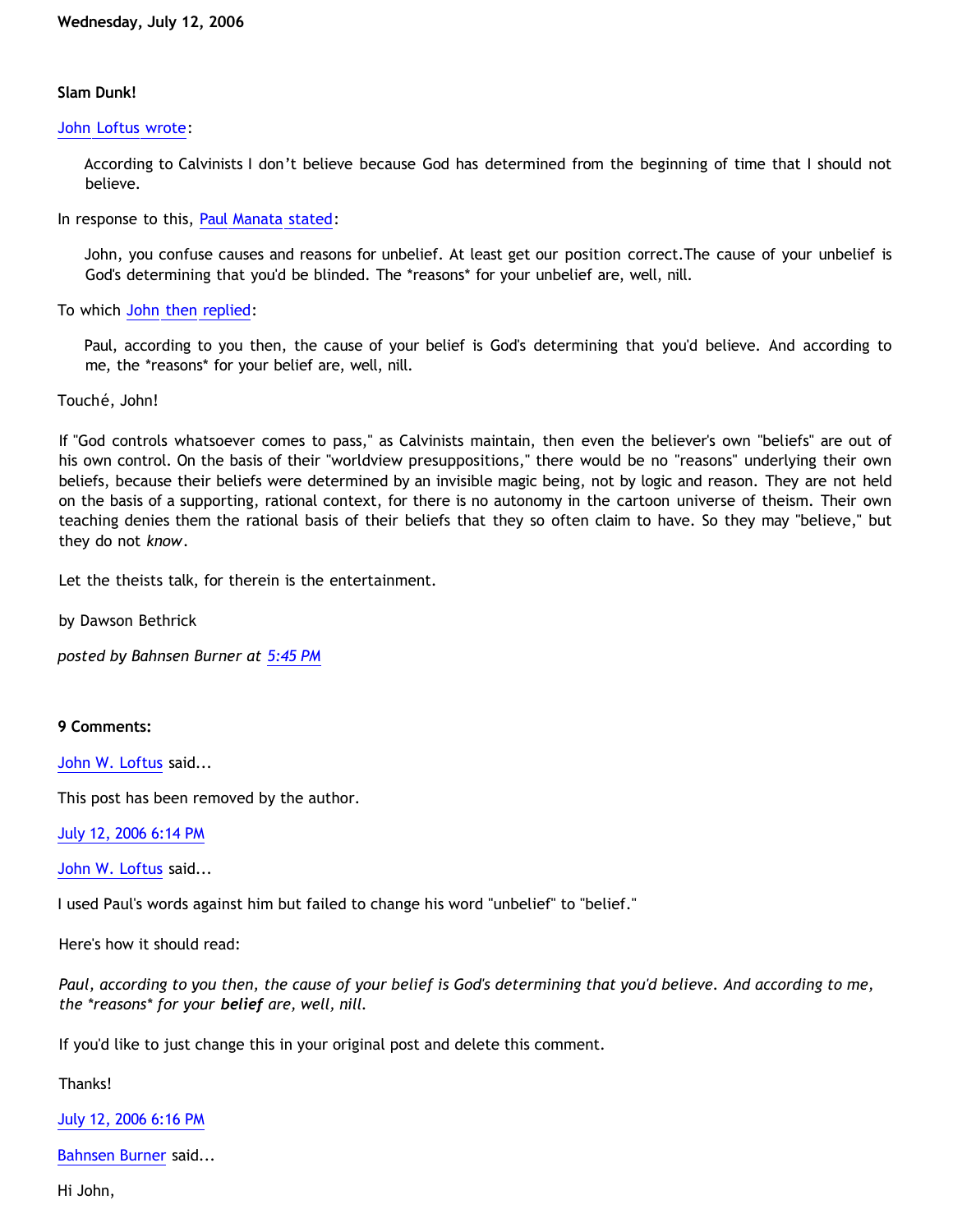Thanks for the correction! I updated my blog accordingly.

Regards, Dawson

## [July 12, 2006 6:16 PM](http://bahnsenburner.blogspot.com/2006/07/115275341966433682)

[Jim](http://www.blogger.com/profile/14519336) said...

*... believer's own "beliefs" are out of his own control... [therefore there are] no "reasons" underlying their own beliefs, because their beliefs were determined by an invisible magic being, not by logic and reason*

Yow! Didn't Paul JUST SAY that "you confuse causes and reasons" to John? You did it this time.

In any case, please bridge the following propositions with a cogent argument (rather than equivocation):

1) P's beliefs are out of his control 2) There are no "reasons" for P's beliefs

[July 12, 2006 7:35 PM](http://bahnsenburner.blogspot.com/2006/07/115275811605555239)

[Bahnsen Burner](http://www.blogger.com/profile/7766918) said...

Jim, you apparently stopped reading where you stopped quoting me. On the Calvinist view, the believer's belief is inserted into the believer's mind by another agent. This is fundamentally different from a set of beliefs derived volitionally from a supporting context of premises by an autonomous agent. When a cartoon character is made to affirm a specific view, is it because the character reached this view as a result of rational processes? Or, is this something determined by the all-controlling cartoonist?

In any case, are you affirming the view that the believer's beliefs are in his control? Or, do you think they are determined by your god?

Regards, Dawson

[July 12, 2006 8:17 PM](http://bahnsenburner.blogspot.com/2006/07/115276064848572067)

[Jim](http://www.blogger.com/profile/14519336) said...

Thanks for the response. I thought Paul's original point was that John was confusing "reason" and "cause" (though the quotes in your post were all that I had to go on). I am under the impression you have doe the same thing (and I did read the end of your post). Let me grant you for the sake of argument:

1) My beliefs are predetermined by some external entity

(like, say, God - or maybe brain chemistry). In any case you seem to move from this to that there are no "reasons" (in the sense that there is no 'cause?') on to a conclusion that these beliefs would not be reasonable/rational/logical. I did't see the argument that joins (1) to this conclusion.

Now it's somewhat more clear. It seems that a 'belief,' (and correct me if I'm mistaken) according to your thinking, is 'rational' or 'logical' or, shall we say in more epistemic terms 'justified' or 'warranted' only if it is the 'result of a rational process?' Meaning the end point of a long chain of reasoning?

Is that it?

To answer your question put to me, 'no,' I do not think anyone controls their own beliefs.

Jim